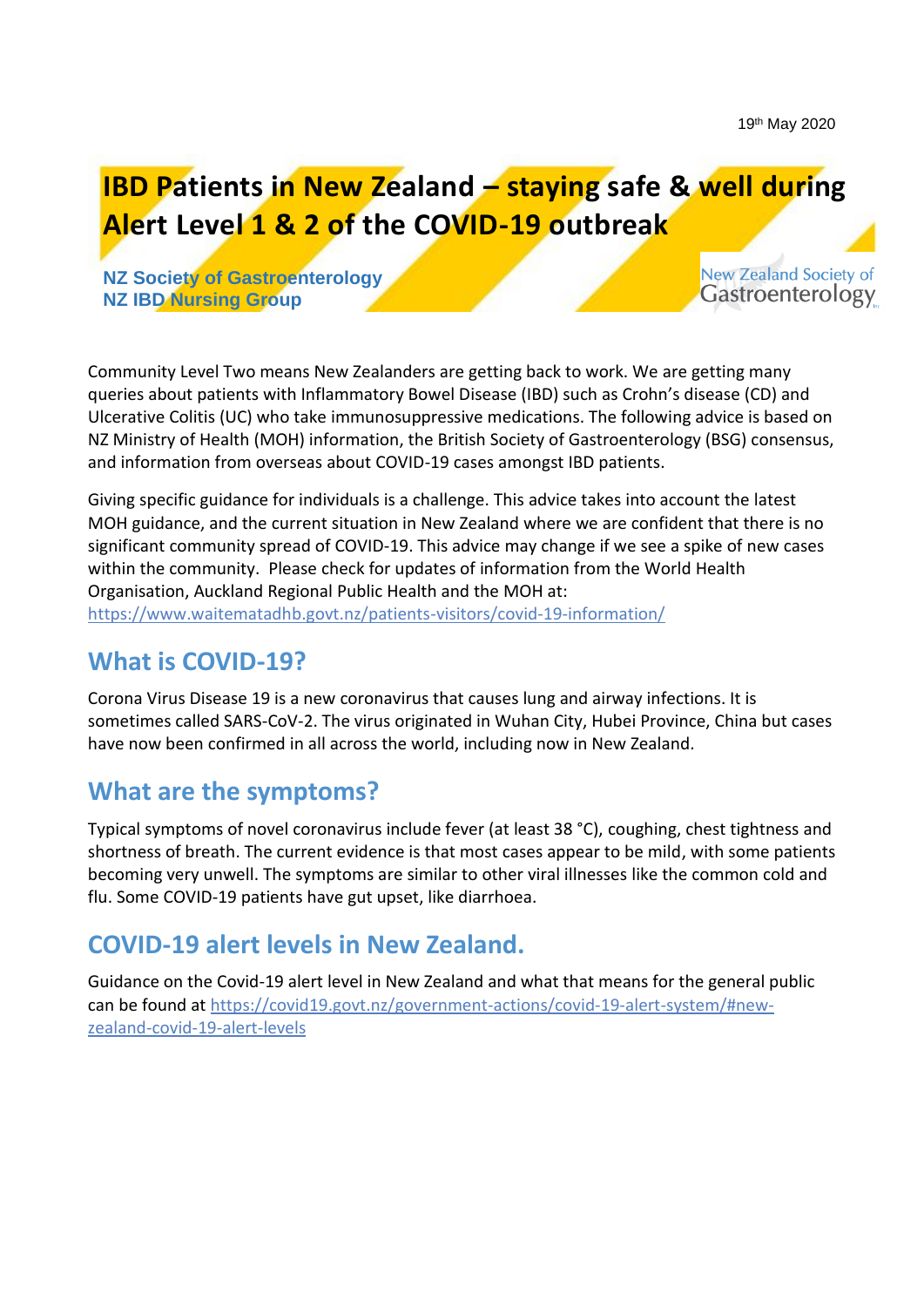# **Commonly prescribed IBD medications**

5 ASA medicines are often prescribed to keep Ulcerative Colitis under control, so people with IBD can get well and stay. These medicines are not immune suppressives:

### **5ASA (Amino-Salicylate) agents:**

- Mesalazine (Pentasa, Asacol, Asamax) tablets, sachets, suppositories, enemas
- Olsalazine (Dipentum)
- Sulfasalazine (Salazopyrin)

### **What are immunosuppressive drugs?**

These are medicines that moderately suppress the immune system to keep IBD under control, so people with IBD can get well and stay well.

#### **Immuno-modulators:**

- Azathioprine (Imuran/Azimun)
- 6-mercaptopurine (Puri-Nethol)
- Thioguanine (Lanvis)
- Methotrexate (Trexate, Methoblastin)
- Mycophenolate (CellCept)
- Cyclosporine (Neoral)
- Tacrolimus (Prograf)
- Sirolimus (Rapamune)

#### **Biological agents:**

- Infliximab (Remicade)
- Adalimumab (Humira)
- Ustekinumab (Stellara)
- Vedolizumab (Entyvio)

#### **Steroids:**

- Prednisone
- Budesonide (Entocort, Cortiment)
- Methylprednisolone

### **Clinical Trial Agents**

• Speak with your trial coordinator for specific advice.

# **Should I keep taking my immunosuppression treatment?**

- **YES**  you should continue with your immunosuppressive treatment, unless specifically advised by your medical team
- Immunosuppressive treatment does not increase the risk of being infected with coronavirus. You should take precautions to avoid infection through good personal hygiene and avoiding unnecessary close contact with people who are unwell, as discussed above
- If you stop taking your immunosuppressive medicine, you may have a flare which will increase your risk of complications if infected with coronavirus.
- If you still have concerns about continuing your medication, you should speak to the medical team caring for you.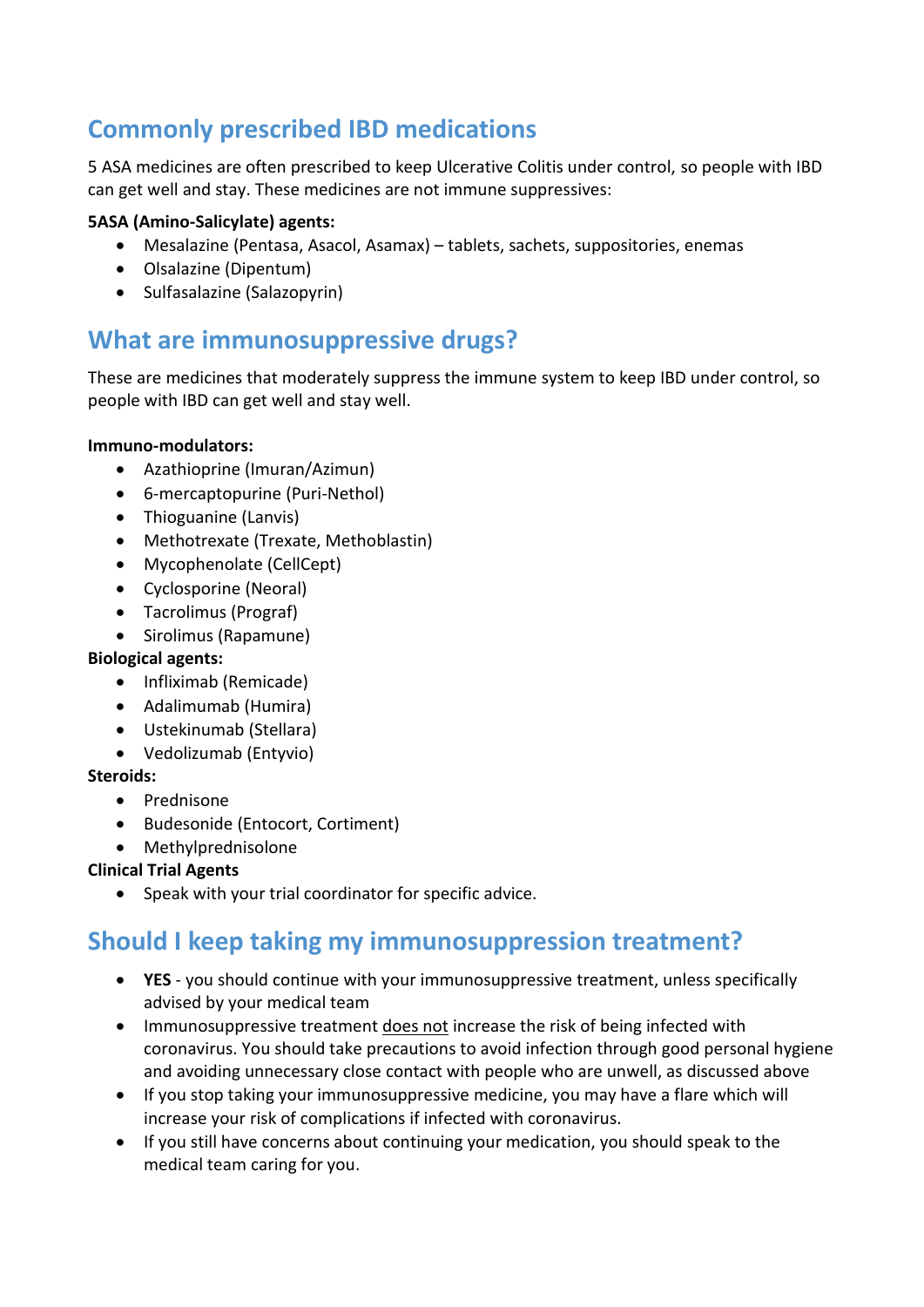• If you are at an increased risk of infection, for example, if you've been in direct contact with an infected individual, have travelled to a high infectivity area, or have another serious comorbidity that increases your risk further, you should seek advice from your medical team by telephone before making any changes to your medication.

## **If am on an immunosuppressive drug am I at more risk of COVID-19?**

- People taking immunosuppressants are not at increased risk of catching novel coronavirus.
- People over the age of 70 and with chronic health conditions such as diabetes, heart conditions and respiratory illness are at higher risk of complications such as intensive care admission or even death.
- Those who smoke or are taking non-steroidal anti-inflammatory drugs have also been found to be at increased risk of complications.

We have used the BSG Consensus to group IBD patients into **three categories**, based on underlying health conditions and also the type of immunosuppressive medications (see page 5 poster). Medium to High Risk patients are advised to be more cautious of coming in contact with people who have cold or flu-like symptoms.

### High risk groups

- The highest risk patients are those patients taking at least one immune suppressant medication for IBD **and** who have another underlying health condition such as diabetes or something which affects their lungs, heart or blood pressure, and/or are over the age of 70.
- Of all the immune suppressant medications used, high dose steroids (taking more than 20mg prednisone), and the first 6 weeks after starting Infliximab or Adalimumab are the highest risk
- Patients who are on three immune suppressive drugs together are at higher risk
- Patients with severely active disease that is not well controlled are also at higher risk

IBD patients in this group are at higher risk for worse outcomes and more complications if infected with COVID-19, and are advised to take the most precautions, which may include staying home during level two if possible.

#### Medium risk groups

All patients who have been immunosuppressive medications since before lockdown, are considered moderate risk.

• It should be stressed that no patients on biologic or immune mediating therapy should stop their medication without discussing with their IBD team, since a flare in their disease may occur, and this could be very harmful.

#### Low risk groups

Patients taking 5ASA medications (mesalazine, Olsalazine, Sulfasalazine) either orally or rectally are considered at the lowest risk. These patients need to take the same precautions as the general public including social distancing and good hand hygiene. If this is possible within their workplace, then it should be safe to return to work under level two.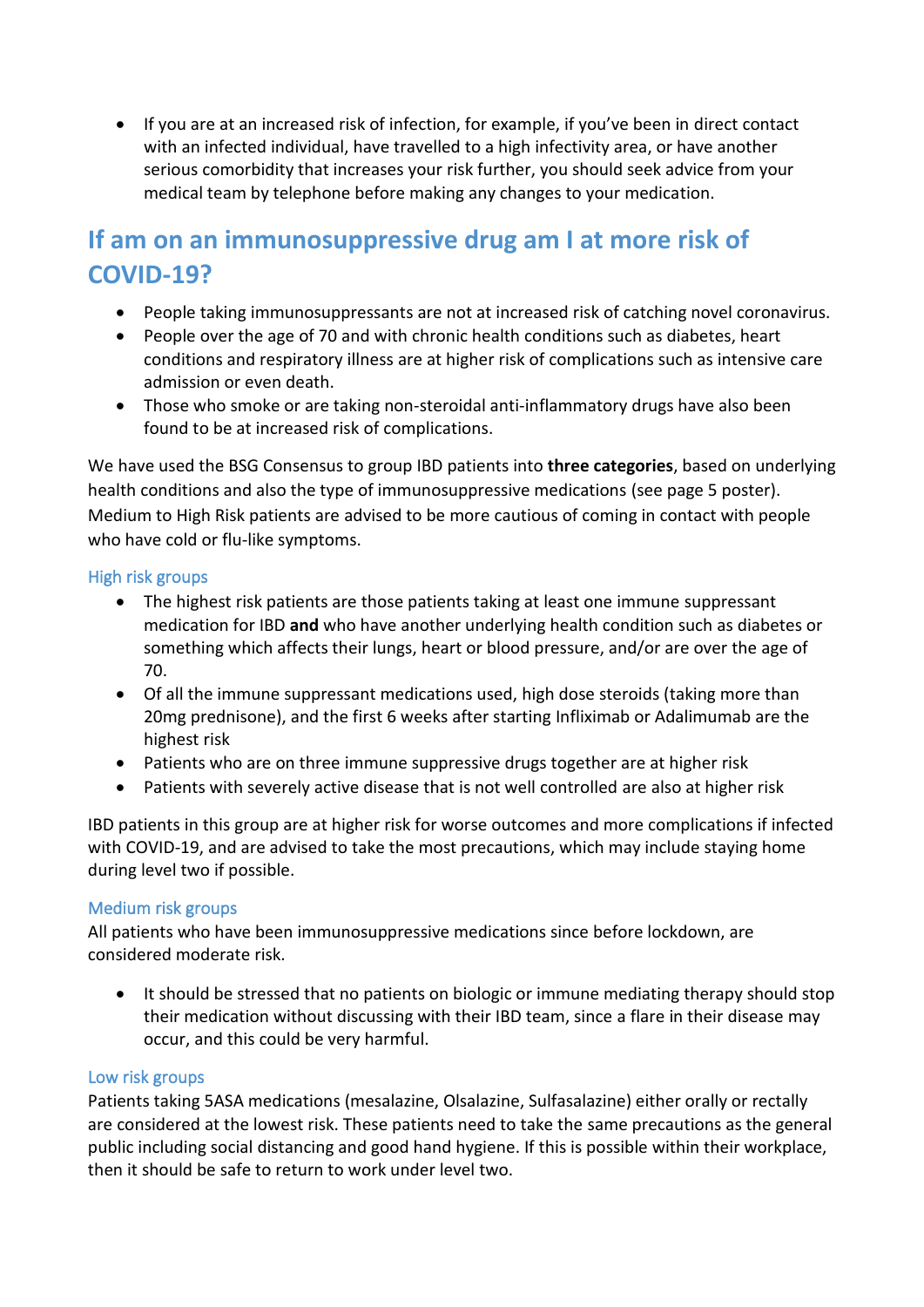# **What can I do to lower my risk?**

As with all viral illnesses, there are precautions we can all take reduce the risk of catching or spreading the virus;

- Always carry tissues with you and use them to catch your cough or sneeze. Then bin the tissue, and wash your hands, or use a sanitiser gel.
- Wash your hands often with soap and water, especially after using public transport. Use a sanitiser gel if soap and water are not available.
- Avoid touching your eyes, nose and mouth with unwashed hands.
- Avoid close contact with people who are unwell.
- Clean frequently touched surfaces like stair-rails and door handles.

# **What does Level 2 mean in practice?**

The community is starting to come out from their bubbles. The chance of COVID-19 spreading in the community seems to be low but we remain in a 'waiting room' to be sure. People who are sick with cold or flu symptoms are asked to stay home.

- Cafes and restaurants are opening; though patrons must be seated, separated and only a single server is allowed per table
- Businesses are reopening, if physical distancing can be maintained
- Schools and early learning centres are reopening, with strict hygiene practices.
- Group gatherings are no larger than 10 people

The NZ government has specific advice for at-risk people:

- Try not to interact with too many people outside of your own social circle as it won't be easy to do contact tracing if necessary.
- Keep a 2 metre distance from people you don't know in public places and take extra care with hygiene practices.
- Maintain good hygiene practices; Wash your hands. Wash your hands. Wash your hands.
- Avoid touching surfaces and wash your hands before and after you leave home.
- Wipe keys, handrails and regularly touched surfaces.
- Avoid passing around your mobile phone to other people.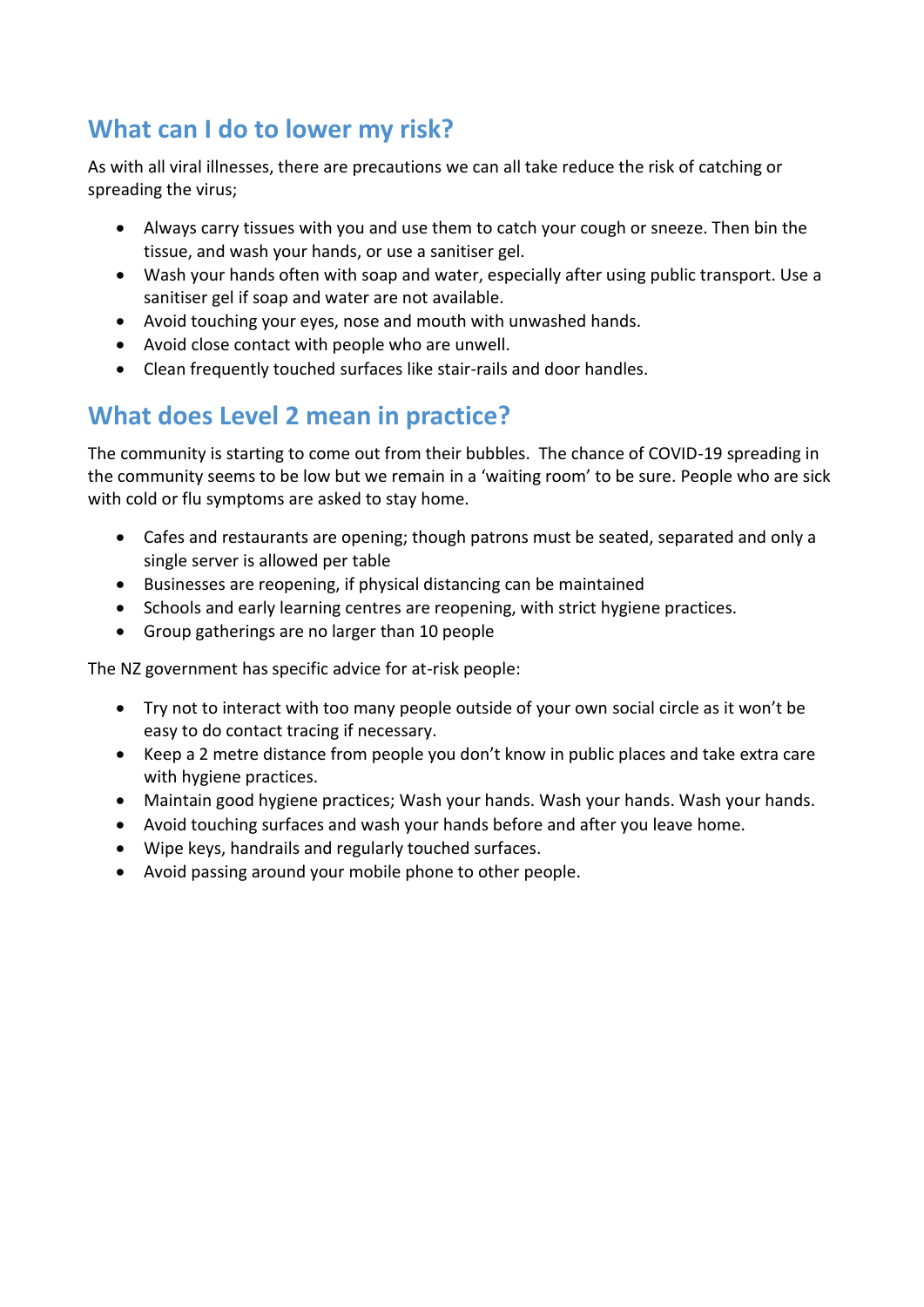#### **Advice for IBD patients in New Zealand during COVID-19 outbreak – Level 1 & 2**New Zealand Society of Gastroenterology

**This is general advice. Please talk to your GP or IBD Team about keeping safe at home & work.**

| <b>IBD Risk Profile during COVID-19</b> |                                                                                                                                                                                                                                                                                                                                                                                                                                 | <b>NZSG Advice</b>                                                                                                                                                                                                                                        |
|-----------------------------------------|---------------------------------------------------------------------------------------------------------------------------------------------------------------------------------------------------------------------------------------------------------------------------------------------------------------------------------------------------------------------------------------------------------------------------------|-----------------------------------------------------------------------------------------------------------------------------------------------------------------------------------------------------------------------------------------------------------|
| Low                                     | Well with no medication<br>On 5-ASA medication:<br>Mesalazine, Olsalazine, Sulfasalzine<br>$\circ$                                                                                                                                                                                                                                                                                                                              | Follow standard national guidelines for<br>the general population<br>From May 2020: follow Alert Level 2                                                                                                                                                  |
| <b>Medium</b>                           | Stable IBD plus one or more medications <sup>+</sup><br>$\bullet$<br>such as:<br>Azathioprine, Mercaptopurine,<br>$\circ$<br>Thioguanine, Methotrexate<br>Stable Anti-TNF: Adalimumab OR<br>$\Omega$<br>Infliximab<br>Budesonide<br>$\Omega$<br>Prednisone up to 20 per day<br>$\circ$<br>Clinical trial medication**                                                                                                           | Follow national guidelines one level<br>higher than the general population<br>From May 2020: follow Alert Level 3<br>Stay at home except for essential<br>movement<br>Work from home if you can*<br>Social distancing of 2m<br><b>Strict hand hygiene</b> |
| <b>High</b>                             | Medium IBD risk profile AND one or more of the<br>following risk factors for severe COVID-19:<br>Moderate-Severe IBD flare<br>$\bullet$<br>>20mg prednisone <sup>+</sup><br>$\bullet$<br>Started anti-TNF medication in the last 6<br>$\bullet$<br>weeks<br>Age over 70<br>$\bullet$<br>Other health conditions such as:<br><b>Diabetes</b><br>$\bullet$<br>Hypertension<br>$\bullet$<br>Heart and lung conditions<br>$\bullet$ | <b>Strict social isolation recommended</b><br>Stay at home in your bubble<br>Work from home<br>Strict hand hygiene<br>From May 2020: Follow national<br>guidelines for Alert Level 4                                                                      |

\*Many people who are Medium Risk will want to work. It is important that the workplace is as safe as possible with **screening for potential cases, social distancing and hand hygiene**. The IBD team can help with specific advice. It is very important to continue taking IBD medication - if there are concerns this must be discussed with the IBD specialist team. \*\* Discuss clinical trial medication with the trial coordinator. <sup>†</sup>Patients on 3 or more immune suppressants may be high risk, especially if this includes prednisone.

Below are links to the NZ Government Covid19 pages related to wellbeing for at risk people, and a link to the Crohn's and Colitis UK site which has some useful information. Remember that the situation is very different in the UK where they have many more cases and are experiencing community spread.

[https://covid19.govt.nz/individuals-and-households/health-and-wellbeing/at-risk-people/](https://webmail.hanz.health.nz/owa/redir.aspx?C=Xk-0-7-ZBoeBWKZlYpr_bTrTGBVTTepk2iI-8K_4gRsum4jx1fbXCA..&URL=https%3a%2f%2fcovid19.govt.nz%2findividuals-and-households%2fhealth-and-wellbeing%2fat-risk-people%2f) [https://www.crohnsandcolitis.org.uk/news/coronavirus-covid-19-advice](https://webmail.hanz.health.nz/owa/redir.aspx?C=hFuyhPZX4yic0kmXoZWBcG0if5q2yIBoX2ATMVX7-sU_wojx1fbXCA..&URL=https%3a%2f%2fwww.crohnsandcolitis.org.uk%2fnews%2fcoronavirus-covid-19-advice)